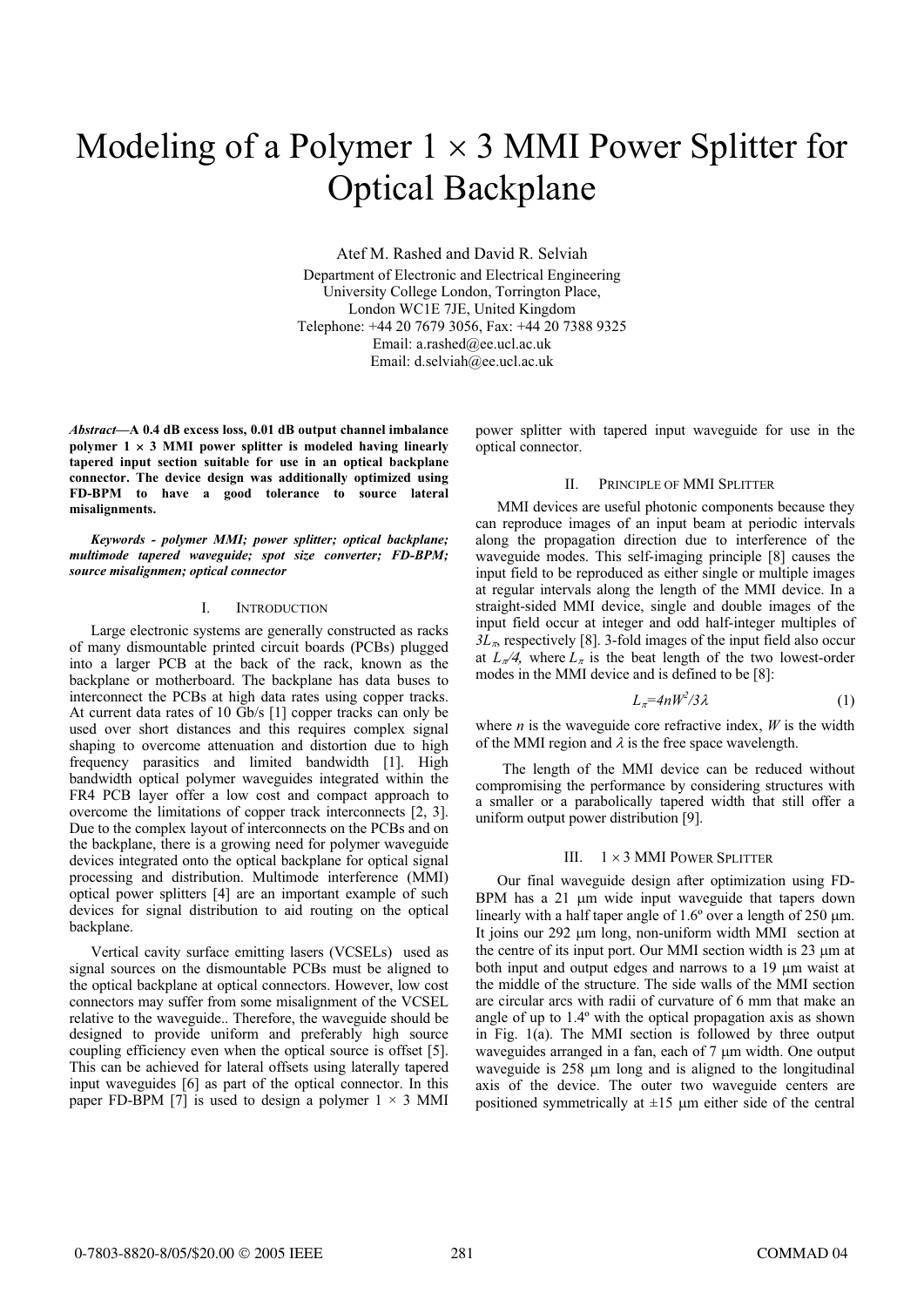axis with  $\pm 0.7^\circ$  tilt angle to the longitudinal axis and their ends are aligned with the end of the central waveguide. The waveguides have core and cladding refractive indices of 1.54 and 1.52, respectively. The material loss of the waveguide is taken to be 0.03 dB/cm at 850 nm wavelength. These figures are typical values for waveguide polymers used in optical backplanes such as Truemode™ polymer [10].

VCSELs for optical backplanes operating at 10 Gb/s often have  $7 \mu m$  diameter apertures [1]. In our modeling we chose such a VCSEL emitting in its fundamental transverse mode as the input source. The input field used in the simulation, shown in the inset of Fig. 2, is TE-polarized with a width of  $7 \mu m$  at  $e^{-1}$  intensity. The input field is launched initially at the centre of the input aperture of the input waveguide along the optical propagation *z*-axis direction. Fig. 1(a) shows the layout of the waveguide structure with simulation results for discrete intensity profiles of the propagating optical field at intervals along the propagation direction. Fig. 1(b) shows the corresponding intensity contour map of the propagating field.

Following our FD-BPM optimization procedure our MMI section is  $8\%$  shorter than that in the corresponding straightsided device. This was achieved by adjusting the device dimensions to give the minimum imbalance corresponding to the greatest uniformity between the outputs of the three output waveguides whilst maintaining only a small angle between the side walls of the MMI section and the propagation axis of the device [9] to minimize excess loss.

## IV. NUMERICAL MODEL

The numerical model used 2-dimensional semi-vectorial FD-BPM (2D SV FD-BPM). The 2D SV wave equation for the TE-polarized optical field, *u*, [11] omits the dependence on the transverse direction, *y*, due to the structures uniformity in this direction:

$$
\frac{\partial u}{\partial z} = \frac{i}{2\bar{k}} \left\{ \frac{\partial}{\partial x} \left[ \frac{1}{n^2} \frac{\partial}{\partial x} \left( n^2 u \right) \right] + \left( k^2 - \bar{k}^2 \right) u \right\} \tag{2}
$$

where *x* and *z* are the coordinates corresponding to the lateral and propagation directions, respectively.  $\overline{k}$  is the reference wavenumber and  $k = (2\pi/\lambda) n(x, z)$  is the spatially dependent wavenumber. Since the waveguide structure supports multimode propagation the wide-angle form of SV FD-BPM incorporating the Padé approximation is employed to overcome the paraxial nature of the wave equation  $[12, 13]$ . The Padé  $(1, 1)$ 1) approximant has been used and transparent boundary conditions (TBC) [14] were implemented in the calculations to eliminate spurious reflections at the edges of the computation domain [15]. This modeling technique only considers forward propagating waves and does not take into account reflected waves.

A 2D mesh with step sizes of  $\Delta x = 50$  nm and  $\Delta z = 1$  µm was used for calculations and (2) was integrated forwards in z by replacing the partial derivatives with their finite difference approximations [16]. The step size used for calculations and (2) was integrated forwards in *z* by replacing the partial derivatives with their finite difference sufficiently small that they gave consistent solutions as those obtained for smaller step sizes, and that they were sufficiently



Figure 1. (a)  $1 \times 3$  MMI splitter with intensity profiles of the optical field

(b) Contour map of the propagating field intensity

large to minimize computational time. The optical field was successively calculated at each longitudinal step,  $\Delta z$  until reaching the end of the waveguide structure. The total power within the waveguide was determined by computing the integral of the power in the field at the corresponding *z*position over the waveguide cross sectional area.

#### V. DISCUSSION AND RESULTS

Fig. 2 shows the near field at the end of the tilted fanned waveguides showing the uniformity of the power in the three branches.  $7 \mu m$  wide extension long straight waveguides parallel to the device longitudinal *z*-axis were added in the simulation to each output branch to monitor the uniformity of the splitter as a function of propagation distance as signals will travel longer distances on a backplane. Fig. 3 shows the output power normalized to the input power as a function of the propagation distance. The device achieves a uniform splitting ratio of 30% in each branch. This is close enough to the ideal value of 33.3% and does not change over the propagation distance from the splitter output. However, the splitting ratio can be improved at the expense of uniformity by changing the design slightly.

The excess loss of the splitter is defined as [17]:

$$
EL = -10 \log_{10}(P_{\text{out}}/P_{\text{in}}) \tag{3}
$$



Figure 2. Output near field with inset of input field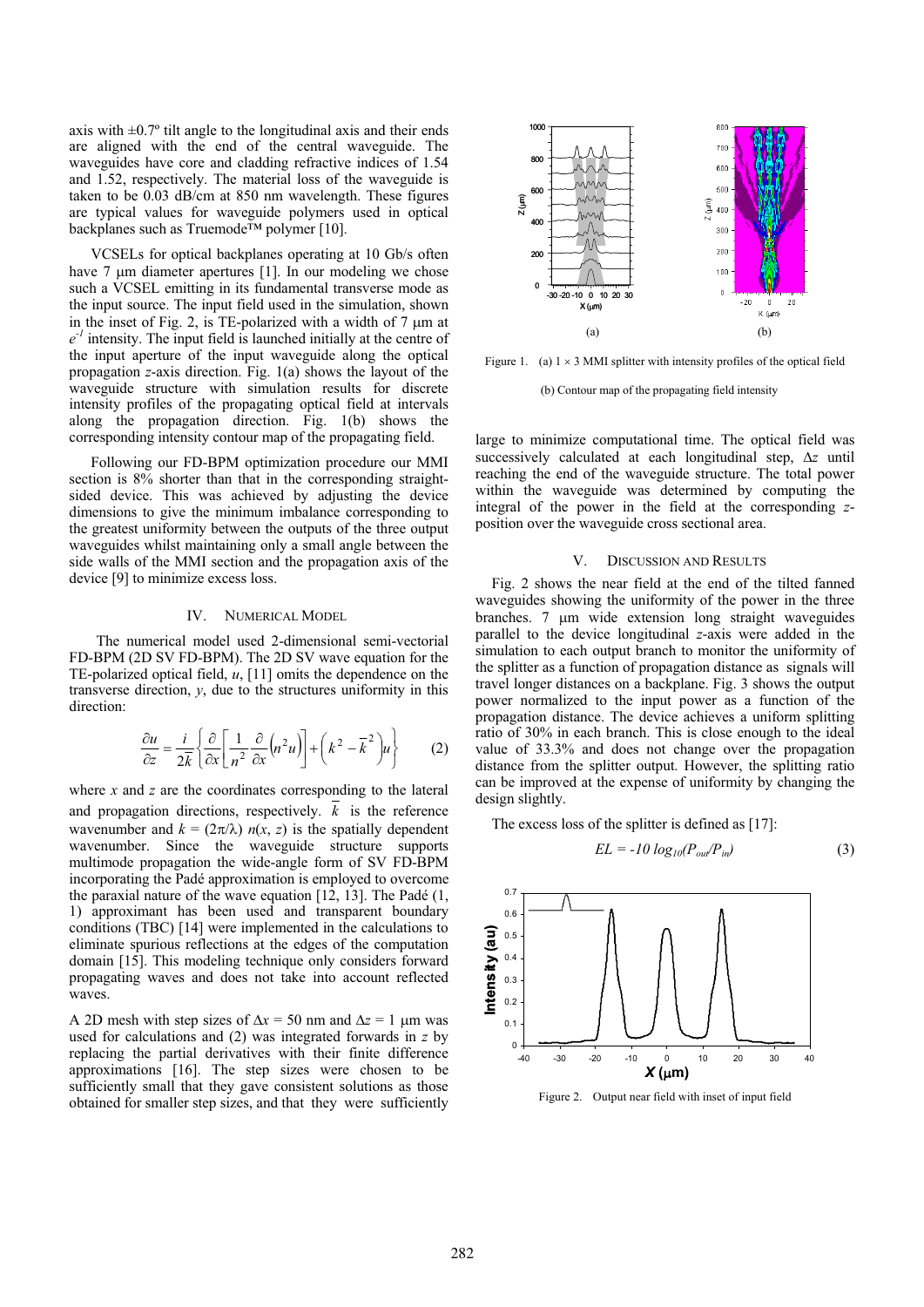

Figure 3. Normalized output power versus propagation distance

where  $P_{out}$  is the total output power of the three ports and  $P_{in}$  is the input power. The calculated *EL* is found to be as low as 0.4 dB at the end of the fanned output waveguides. A slightly higher *EL* value of 0.6 dB was calculated at the end of the extension waveguides due to the modal mismatch between the parallel extension waveguides and the fanned waveguides. However, in practice smooth bends would be used to join these to reduce such loss. These computed *EL* values also include the material loss that accumulates with distance.

The imbalance of the splitter can be defined as [18]:

$$
IB = -10 \log_{10}(1-\sigma_p) \tag{4}
$$

where  $\sigma_p$  is the standard deviation of the power at the output ports normalized to one third of the input power.

A very small *IB* of 0.01 dB at the splitter output was calculated. Hence our design achieves lower excess loss and better uniformity than the corresponding parabolic-sided one [17].

However, our circular arc-sided MMI section is 15% longer than the equivalent parabolic-sided design since the average width of the circular arc-sided design is larger than that of the parabolic-sided design and there is a direct proportionality between the average width,  $W$  and the beat length,  $L_{\pi}$ , of the MMI section,  $(1)$ . This slight increase in the length of our design has been traded-off for less loss since losses increases as the curvature of the sides becomes sharper as in the case of the parabolic-sided design.

The effect of source lateral misalignment on the splitter output imbalance for a tapered input waveguide and a straight input waveguide of  $7 \mu m$  width was compared. Fig. 4 shows that the splitter with the tapered input waveguide has less imbalance by up to 0.4 dB than the splitter with the straight input waveguide over a source lateral misalignment range of 28  $µm$ .

#### VI. CONCLUSIONS

A 0.4 dB excess loss, 0.01 dB output channel imbalance polymer  $1 \times 3$  MMI power splitter is modeled using FD-BPM. The splitter has a linearly tapered input section that provides a good tolerance to source lateral misalignments when used in optical backplane.



Figure 4. Imbalance versus source lateral offset

### ACKNOWLEDGMENT

UK EPSRC, DTI and Xyratex, Havant are acknowledged for support through the LINK Storlite project.

#### **REFERENCES**

- [1] F. Mederer, R. Michalzik, J. Guttmann, H.-P. Huber, B. Lunitz, J. Moisel, and D. Wiedenmann, "10 Gb/s data transmission with TOpackaged multimode GaAs VCSELs over 1 m long polymer waveguides for optical backplane applications," *Opt. Comms.*, vol. 206, pp. 309–312, June 2002.
- [2] D. Israel, R. Baets, M. J. Goodwin, N. Shaw, M. D. Salik, and C. J. Groves-Kirkby, "Comparison of different polymeric multimode star couplers for backplane optical interconnect," *J. Lightwave Technol*., vol. 13, No. 6, pp. 1057-1064, June 1995.
- [3] J. Moisel, "Optical backplane for avionic applications using polymer multimode waveguides," *Proc. Of IEEE LEOS Conf.*, Paper WT1, vol. 2, pp. 567-568, 2000.
- [4] M. L. Mašanović, E. J. Skogen, J. S. Barton, J. M. Sullivan, D. J. Blumenthal, and L. A. Coldren, "Multimode interference-based twostage 1 × 2 light splitter for compact photonic integrated circuits," *IEEE Photon. Technol. Lett.*, vol. 15, No. 5, pp. 706-708, May 2003.
- W. B. Joyce, and B. C. DeLoach, "Alignment of Gaussian beams," *Appl. Opt*., vol.23, No. 23, pp. 4187-4196, Dec. 1984.
- [6] A. M. Rashed, and D. R. Selviah, "Modelling of polymer taper waveguides for optical backplane," *Proc. Of Semiconductor and Integrated Optoelectronics Conf.*, Cardiff, Paper 40, April 2004.
- [7] A. M. Rashed, K. A. Williams, P. J. Heard, R. V. Penty, and I. H. White, "Tapered waveguide with parabolic lens: theory and experiment," *Opt. Eng.*, vol. 42, No. 3, pp. 792-797, March 2003.
- [8] L. B. Soldano, and E. C. M. Pennings, "Optical multi-mode interference devices based on self-imaging: principles and applications," *J. Lightwave Technol.*, vol. 13, No. 4, pp. 615-627, April 1995.
- [9] D. S. Levy, R. Scarmozzino, and R. M. Osgood, Jr., "Length reduction of tapered N × N MMI devices," IEEE Photon. Technol. Lett., vol. 10, No. 6, pp. 830-832, June 1998.
- [10] C. Berger, R. Beyeler, G.-L. Bona, R. Dangel, L. Dellmann, P. Dill, F. Horst, M. A. Kossel, C. Menolfi, T. Morf, B. Offrein, M. L. Schmatz, T. Toifl, and J. Weiss, "Optical links for printed circuit boards," *Proc. Of IEEE LEOS Conf.*, vol. 1, pp. 61-62, 2003.
- [11] A. M. Rashed, and D. R. Selviah, "Modelling of the effects of thermal gradients on optical propagation in polymer multimode tapered waveguides in optical backplanes," *SPIE Proc. of Software and Modelling in Optics*, Photonics North 2004, Paper 5579B-54, Canada, Sept. 2004
- [12] I. Ilić, R. Scarmozzino, and R. M. Osgood, Jr., "Investigation of the Padé approximant-based wide-angle beam propagation method for